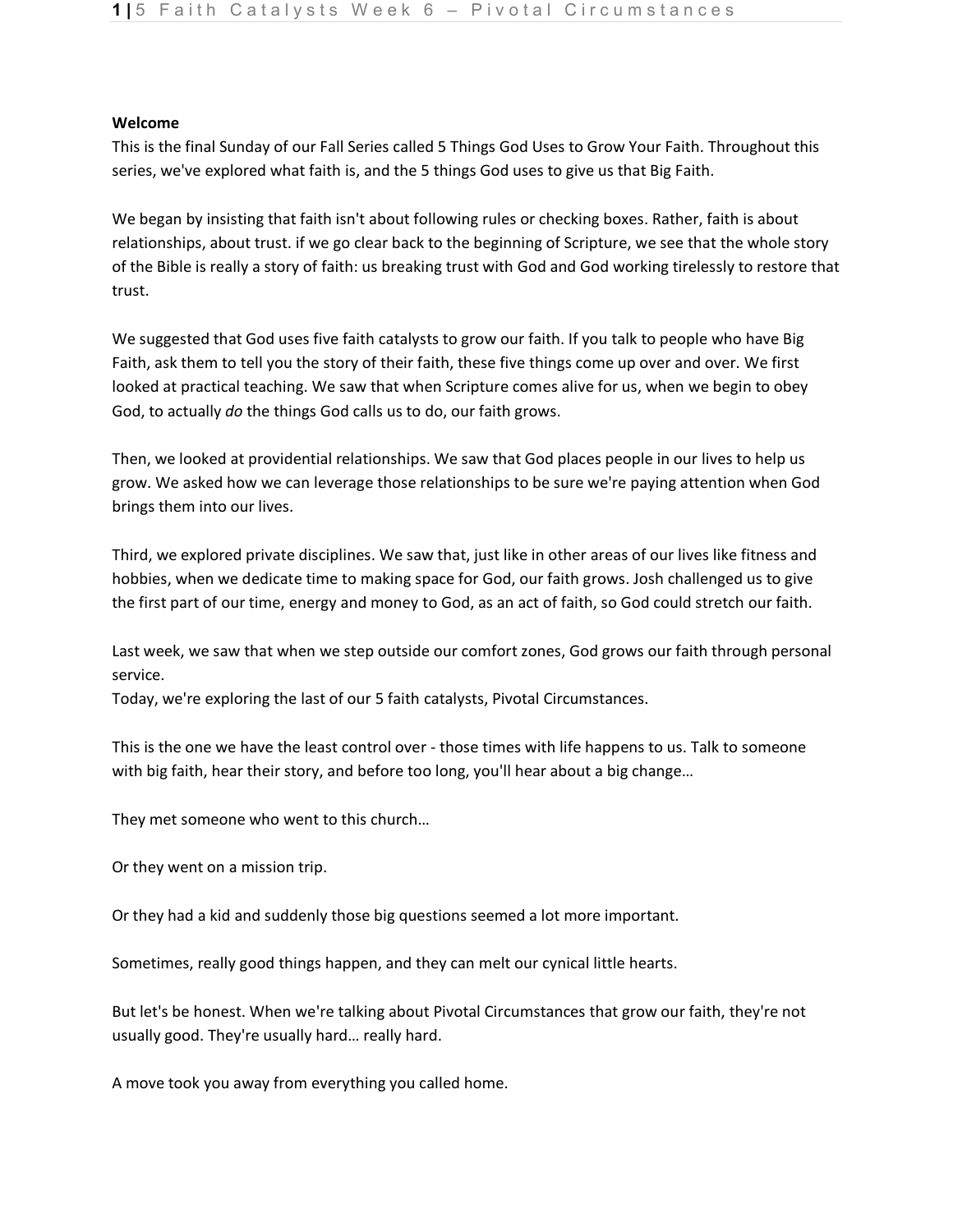You lose a job.

Or someone close to you dies.

Or a really important relationship comes to an end.

Or they betrayed you deeply.

And even as they're telling the story, they say, "I wouldn't choose to go through that. I wouldn't want to go through it again. I wouldn't wish it on my worst enemy. But it was right in the midst of that, I found God. God became real to me in a way I had never experienced before. And looking back, I realize God did something right there, in the middle of it, that I don't think God could've done any other way - that I don't know I would have *seen* any other way.

So now I look back at that and see that it was right then I realized God is real, and God is personal and God loves me.

And I couldn't have learned that any other way.

Today, we're going to explore these pivotal circumstances and ask how we can learn to see God at work. Because it doesn't come naturally to us. But God is not only at work, God is with us in those painful places. And if we'll be open, God will grow our faith!

# **Message**

In this last Sunday of our series on those things God uses to grow our faith, we're exploring the one we have the least control over: Pivotal Circumstances. Those big, often painful moments that don't automatically make us trust God. In fact, often, it's those big moments that make us question God. And yet those people who have big faith say again and again that it's those pivotal circumstances that made them trust God more.

# What's their secret?

C. S. Lewis wrote a book called *The Problem of Pain* that's all about exploring those painful times in life. In theological circles, they call this the problem of Theodicy. It's essentially: if God is good and allpowerful, why is there suffering? Why do bad things happen? Why is there illness and death and natural disasters and unfaithfulness and abuse and betrayal and corruption and prejudice and oppression and…

Why is there any of it?

And Lewis does this brilliant thing (it's actually the same thing the Biblical writers do): he stops asking "Why?" and he starts asking, "So What?"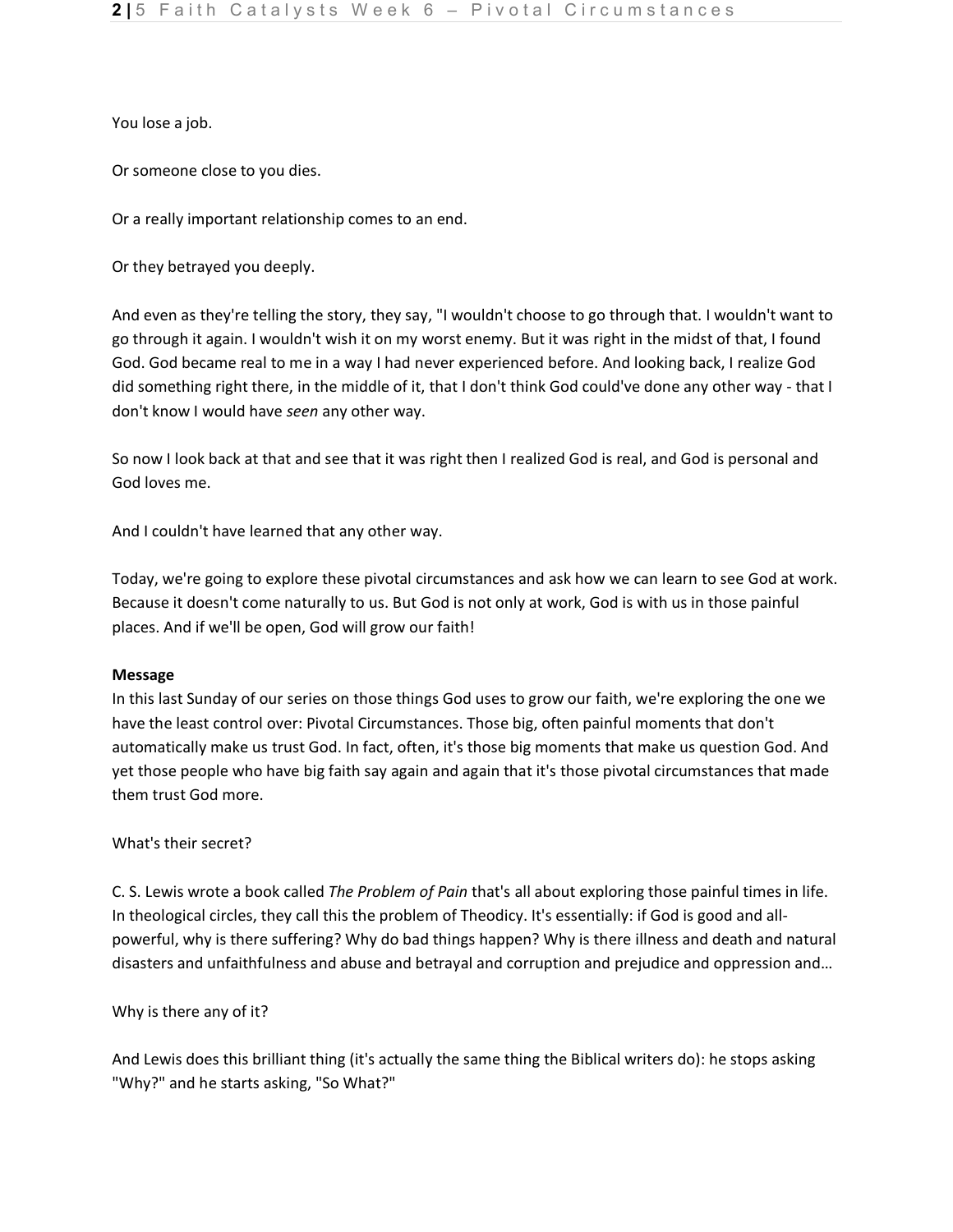Because when we're hurting, knowing WHY doesn't help very much. As I review the most painful times in my life, I've know the WHY of pretty much all of them. And it hasn't helped much.

So instead of asking WHY, Lewis says, "What's this for?" Is it going anywhere? Is there any purpose? And in reflecting on that, Lewis says this:

God whispers to us in our pleasures, speaks in our conscience, but shouts in our pains. It is his megaphone to rouse a deaf world. -- C. S. Lewis, *The Problem of Pain*

Pain is God's megaphone. We hear God more clearly in our pain than in anything else. James, Jesus' brother, says much the same thing in a sermon we have preserved in the New Testament. He says:

Dear brothers and sisters, when troubles of any kind come your way, consider it an opportunity for great joy. For you know that when your faith is tested, your endurance has a chance to grow. So let it grow, for when your endurance is fully developed, you will be perfect and complete, needing nothing. -- James 1:2-4

Consider *any* troubles an opportunity for great joy?! Can you imagine that? If every pain, every bit of suffering, you saw as an opportunity for *joy*, for celebrating?

But why does James say that? He says that it's a testing of our faith - our trust in God. And when we hit hard times, it's like flexing our faith muscle. Pain grows our faith, which will lead us to be completed.

That's a bold claim. A bold promise.

Could you imagine if it was true? How would that change your experience of hard times?

Now I want to be very clear on a point here before we go on. It will sound to many of us like I'm suggesting God *causes* evil to befall us just to teach us a lesson. That's not true. Scripture tells us God is not the author of evil.

Rather, what we're seeing today is a God who loves us enough to enter into our painful spaces - even the ones we make for ourselves - and invite us to trust.

Faith isn't blindly following a God who's willing to hurt us to get what he wants. Faith is learning to trust a God who is *always* with us, even in the darkest, scariest, most painful places.

[Scripture Slide] Turn with me to John 11. This is towards the end of Jesus' ministry - he's weeks away from being crucified at this point. And he gets word that a good friend of his named Lazarus is sick. Let's read what happens: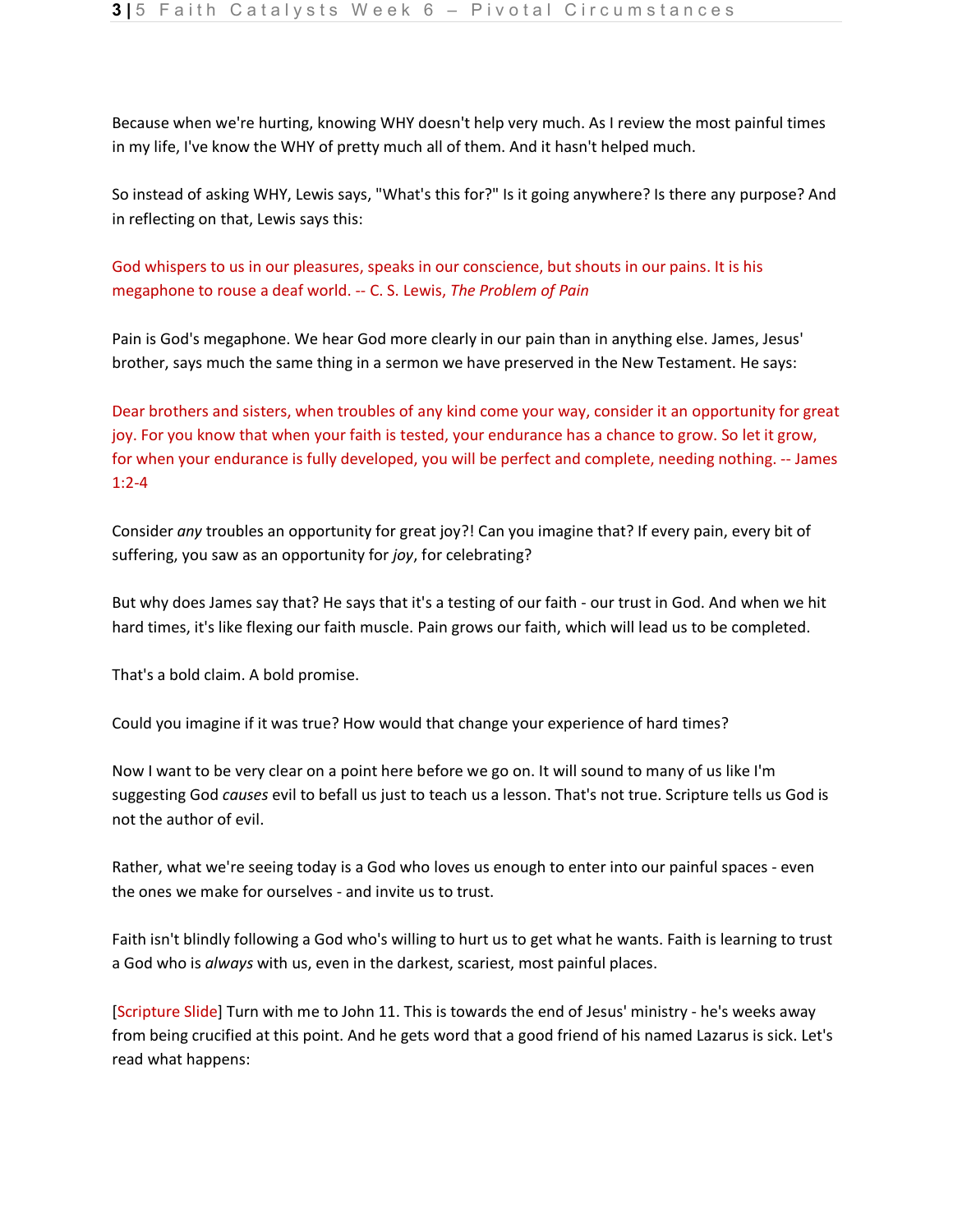A man named Lazarus was sick. He lived in Bethany with his sisters, Mary and Martha. This is the Mary who later poured the expensive perfume on the Lord's feet and wiped them with her hair. Her brother, Lazarus, was sick. So the two sisters sent a message to Jesus telling him, "Lord, your dear friend is very sick."

Do you think being able to call Jesus a close personal friend came with perks? Mary, Martha and Lazarus certainly did. Lazarus got some sort of terminal disease, so they sent word - come quick! Your friend is dying!

Surely Jesus would come, right? After all, healing was his thing. And he stayed with Mary, Martha and Lazarus every time he visited Jerusalem. They were his home away from home, so to speak. So… Jesus is definitely going to heal him. Couldn't he even just heal him from a distance? He'd done that before, too! Let's read what happens:

But when Jesus heard about it he said, "Lazarus's sickness will not end in death. No, it happened for the glory of God so that the Son of God will receive glory from this."

So although Jesus loved Martha, Mary, and Lazarus, he stayed where he was for the next two days. -- John 11:1-6

Instead of coming, Jesus says, "This won't end in death. This is about God's glory" - which, by the way, is a way of saying "this is about God's reputation."

Does God take care of God's friends? Is God trustworthy? These are *faith* questions. What's at stake for Jesus is *faith*.

So he stays where he is. And Lazarus dies.

Then Jesus sets out to visit his friends.

When Martha got word that Jesus was coming, she went to meet him. But Mary stayed in the house. Martha said to Jesus, "Lord, if only you had been here, my brother would not have died. But even now I know that God will give you whatever you ask."

Jesus told her, "Your brother will rise again."

"Yes," Martha said, "he will rise when everyone else rises, at the last day."

How would you feel if you were Martha right now? Furious? Confused? Devastated? All of the above?

And when she confronts Jesus, he gives her what sounds like that terrible funeral theology people always toss at grieving people so we don't have to face their pain. "He's going to rise again."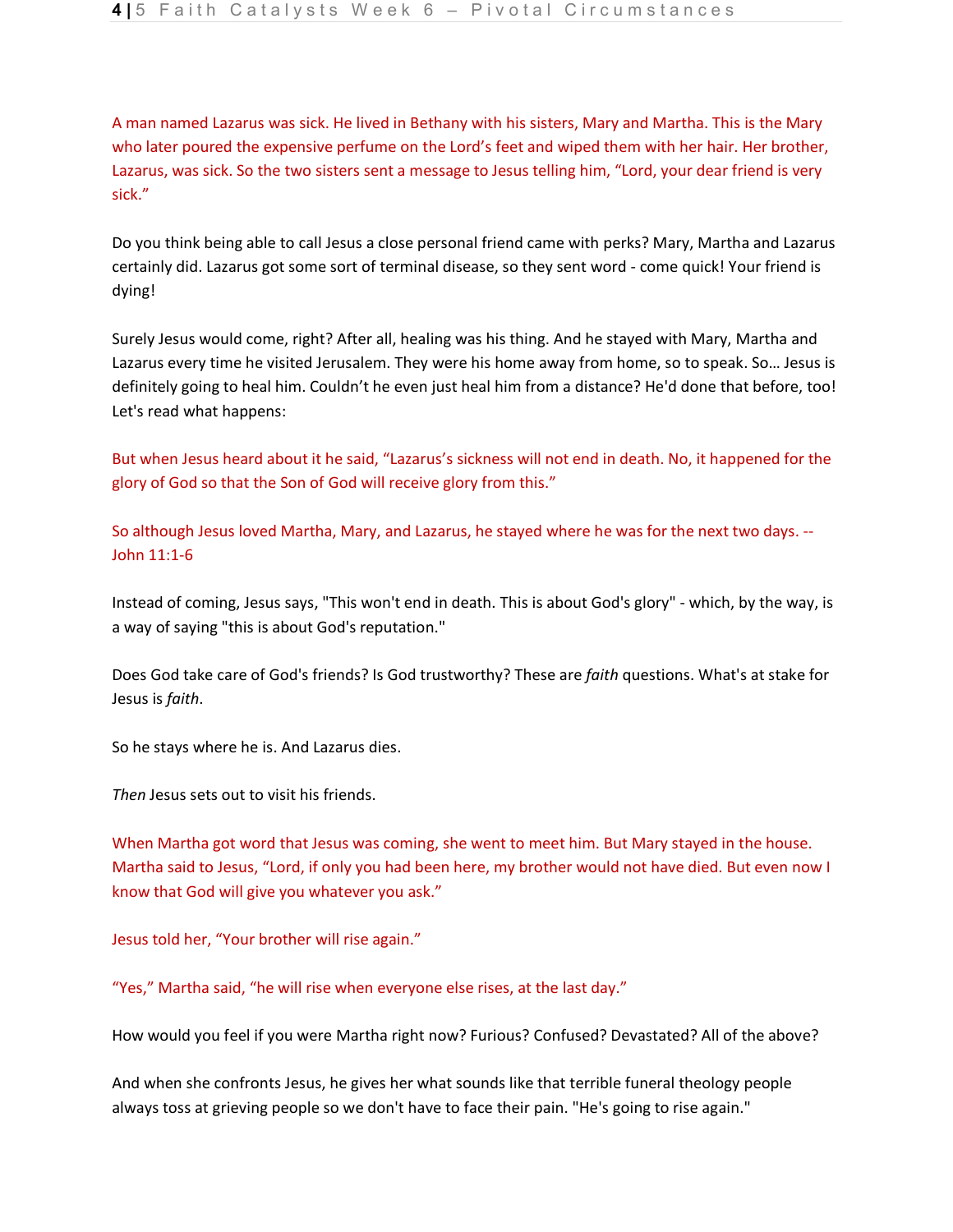And Martha, bless her heart, has heard this all before. She has all the right theological answers. But those theological answers aren't helping her *pain* right now.

Jesus told her, "I am the resurrection and the life. Anyone who believes in me will live, even after dying. Everyone who lives in me and believes in me will never ever die. Do you believe this, Martha?"

"Yes, Lord," she told him. "I have always believed you are the Messiah, the Son of God, the one who has come into the world from God." -- John 11:20-27

Do you trust me, Martha? Do you believe that I'm your friend? Do you believe that I'm good? Do you believe I'm here with you and Lazarus and that I love him as much as I love you?

Do you believe?

And Martha does her best. She says, "Yes. I believe."

So Jesus goes to the tomb:

Then Jesus wept. The people who were standing nearby said, "See how much he loved him!" But some said, "This man healed a blind man. Couldn't he have kept Lazarus from dying?" -- John 11:35-37

This bit is the bit that really stings. Jesus weeps for his friend. Even though he knows death isn't final and isn't going to have the last word here, even though he knows what he's about to do, Jesus weeps with Mary and Martha and you and me and every victim ever.

And some say, "Really, bro? If you're that sad, why didn't you heal him? Surely if you can open the eyes of the blind, you could've saved your friend."

Cynical as they are, they have a point. Why didn't Jesus do something sooner? Maybe because he has a bigger agenda here…

Jesus looked up to heaven and said, "Father, thank you for hearing me. You always hear me, but I said it out loud for the sake of all these people standing here, so that they will believe you sent me." Then Jesus shouted, "Lazarus, come out!" And the dead man came out.. Many of the people who were with Mary believed in Jesus when they saw this happen. -- John 11:41-45

Lazarus is raised and *many believed*. Many trusted Jesus.

Friends, this is the heart of faith. When we encounter those pivotal circumstances, especially the ones that knock us off our feet, take the wind out of our sails, do we trust that God is with us *in the midst of*